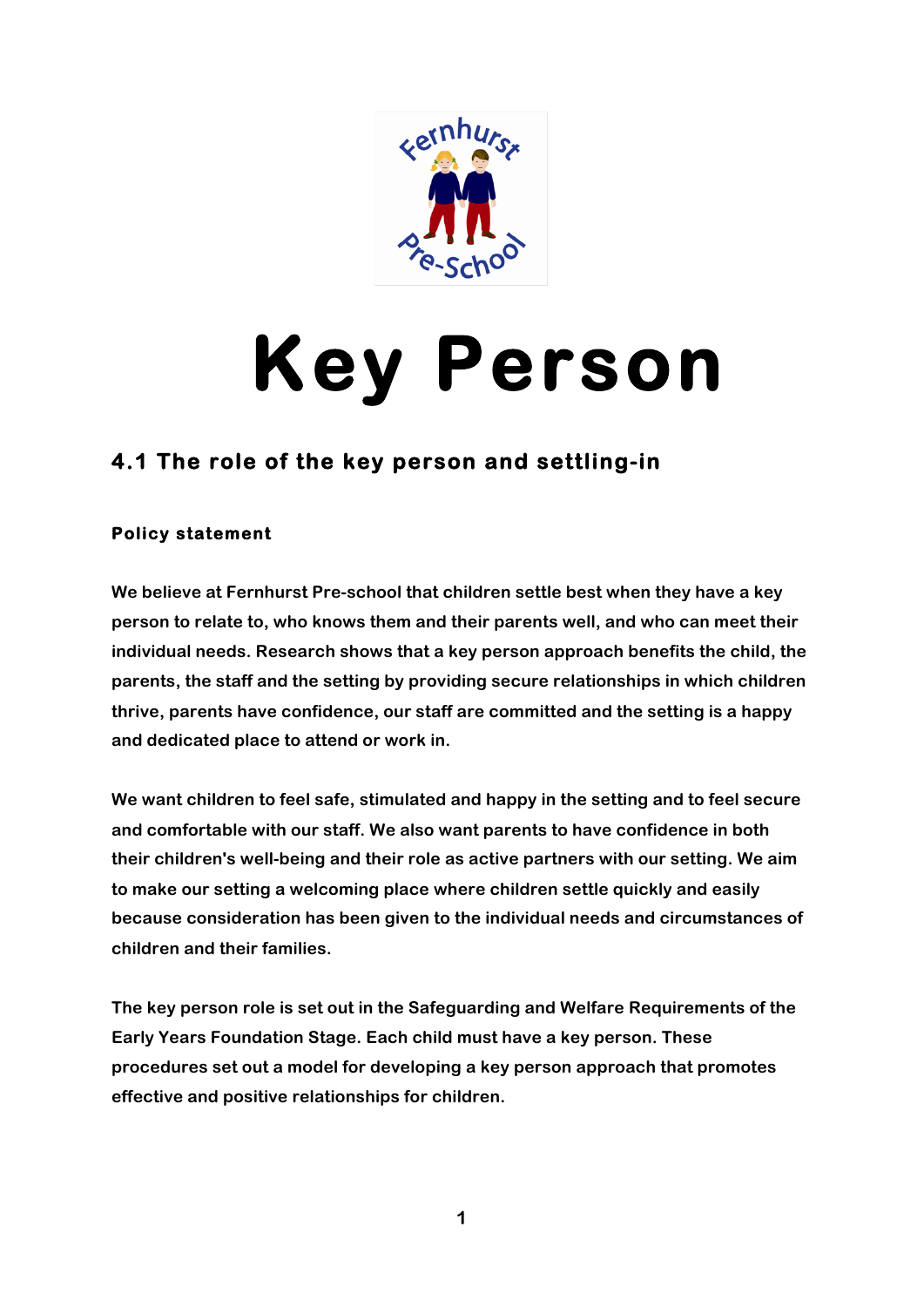### **Procedures**

- We allocate a key person before the child starts.
- § **The key person is responsible for:**
	- − **Providing an induction for the family and for settling the child into our setting.**
	- − **Completing relevant forms with parents, including consent forms.**
	- − **Explaining our policies and procedures to parents with particular focus on policies such as safeguarding and our responsibilities under the Prevent Duty.**
	- ‒ **Offering unconditional regard for the child and being non-judgemental.**
	- ‒ **Working with the parents to plan and deliver a personalised plan for the child's well-being, care and learning.**
	- ‒ **Acting as the key contact for the parents.**
	- − **Developmental records and for sharing information on a regular basis with the child's parents to keep those records up-to-date, reflecting the full picture of the child in our setting and at home.**
	- ‒ **Having links with other carers involved with the child and co-ordinating the sharing of appropriate information about the child's development with those carers.**
	- ‒ **Encouraging positive relationships between children in her/his key group, spending time with them as a group each day.**
- § **We promote the role of the key person as the child's primary carer in our setting, and as the basis for establishing relationships with other adults and children.**

## **Settling-in**

- § **Before a child starts to attend our setting, we use a variety of ways to provide his/her parents with information. These include written information (including our prospectus and policies), displays about activities available within the setting, information days and evenings and individual meetings with parents.**
- § **During the half-term before a child is enrolled, we provide opportunities for the child and his/her parents to visit the setting.**
- § **The key person welcomes and looks after the child and his/her parents at the child's first session and during the settling-in process.**
- § **We may offer a home visit by the person who will be the child's key person to ensure all relevant information about the child can be made known.**
- § **We use pre-start visits and the first session at which a child attends to explain and complete, with his/her parents, the child's registration records.**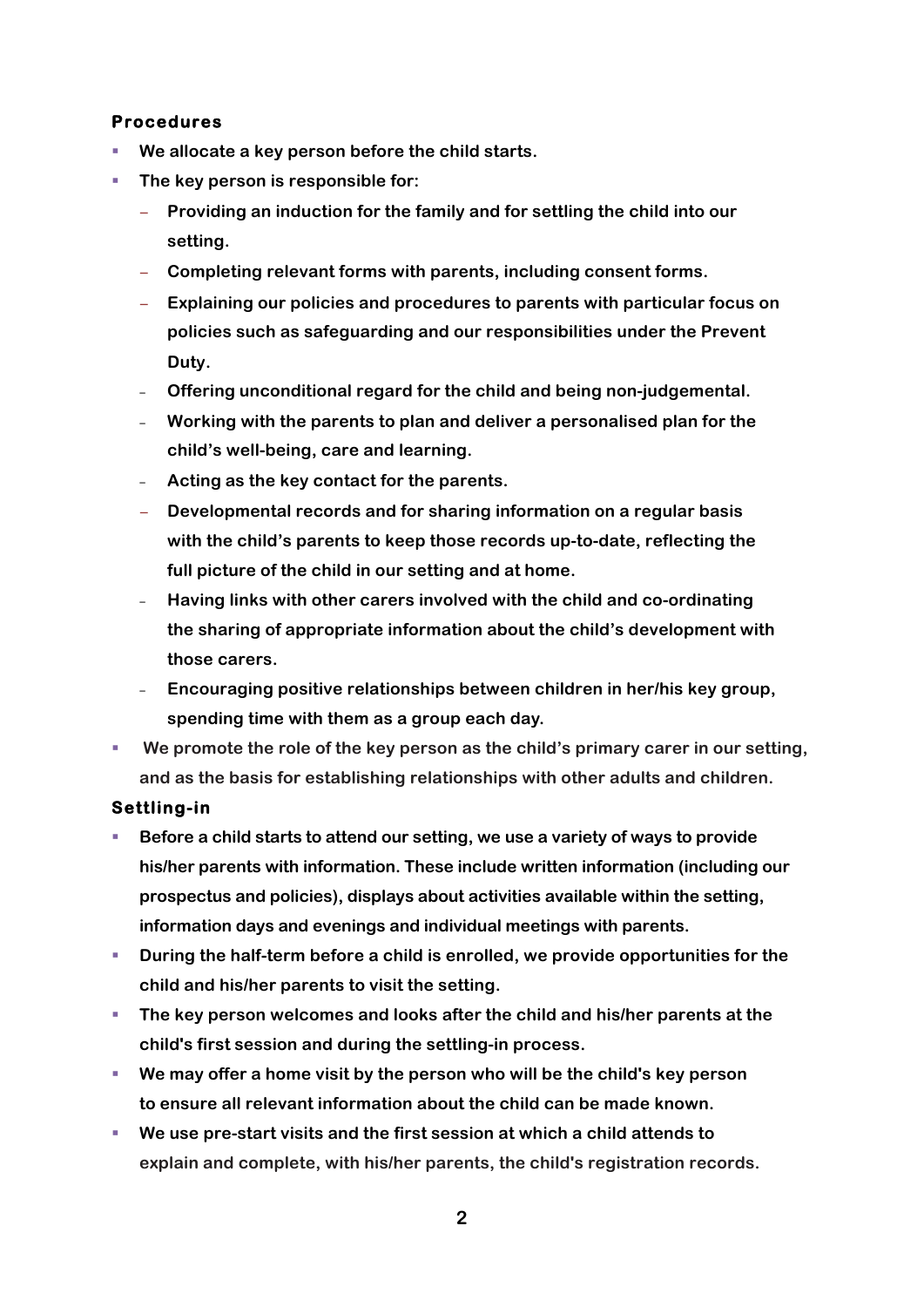- § **When a child starts to attend, we explain the process of settling-in with his/her parents and jointly decide on the best way to help the child to settle into the setting.**
- § **We have an expectation that the parent, carer or close relative, will stay for most of the session during the first week, gradually taking time away from their child; increasing this time as and when the child is able to cope.**
- § **Younger children will take longer to settle in, as will children who have not previously spent time away from home. Children who have had a period of absence may also need their parent to be on hand to re- settle them.**
- § **We judge a child to be settled when they have formed a relationship with their key person; for example, the child looks for the key person when he/she arrives, goes to them for comfort, and seems pleased to be with them. The child is also familiar with where things are and is pleased to see other children and participate in activities.**
- § **When parents leave, we ask them to say goodbye to their child and explain that they will be coming back, and when.**
- § **We recognise that some children will settle more readily than others, but that some children who appear to settle rapidly are not ready to be left. We expect that the parent will honour the commitment to stay for at least the first week, or possibly longer, until their child can stay happily without them.**
- We do not believe that leaving a child to cry will help them to settle any quicker. **We believe that a child's distress will prevent them from learning and gaining the best from the setting.**
- We reserve the right not to accept a child into the setting without a parent or **carer if the child finds it distressing to be left. This is especially the case with very young children.**
- § **Within the first four to six weeks of starting, we discuss and work with the child's parents to begin to create their child's record of achievement.**

#### **The progress check at age two**

- § **The key person carries out the progress check at age two in accordance with any local procedures that are in place and referring to the guidance A Know How Guide: The EYFS progress check at age two.**
- The progress check aims to review the child's development and ensures that **parents have a clear picture of their child's development.**